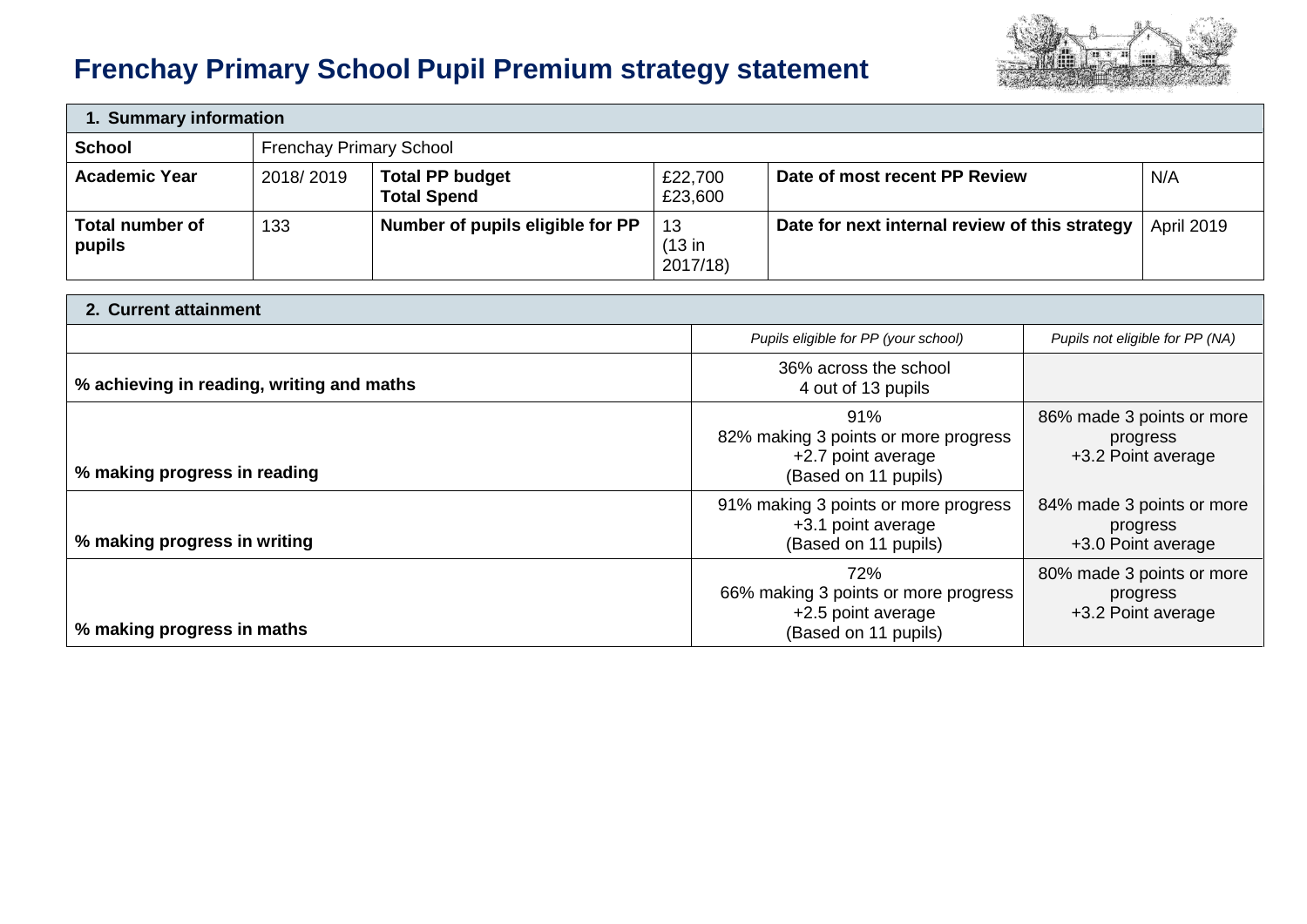| 3. Barriers to future attainment (for pupils eligible for PP, including high ability) |                                                                                                                                                                                                                    |                                                                                                                                                                                                                                                                                                 |  |  |  |  |
|---------------------------------------------------------------------------------------|--------------------------------------------------------------------------------------------------------------------------------------------------------------------------------------------------------------------|-------------------------------------------------------------------------------------------------------------------------------------------------------------------------------------------------------------------------------------------------------------------------------------------------|--|--|--|--|
|                                                                                       | In-school barriers (issues to be addressed in school, such as poor oral language skills)                                                                                                                           |                                                                                                                                                                                                                                                                                                 |  |  |  |  |
| Α.                                                                                    | The percentage of pupils who are pupil premium achieving greater depth in all subjects of Reading, Writing and Maths is significantly below the percentage of those who are not in<br>receipt of pupil premium.    |                                                                                                                                                                                                                                                                                                 |  |  |  |  |
| <b>B.</b>                                                                             | Well-being issues relating to mental health impact on pupil's engagement with all levels of school life, impacting on their academic and social development.                                                       |                                                                                                                                                                                                                                                                                                 |  |  |  |  |
| C.                                                                                    | Improve outcomes for all Pupil premium so that progress is above PP nationally and at least in line with progress non pp in school in all subjects in all year groups.                                             |                                                                                                                                                                                                                                                                                                 |  |  |  |  |
|                                                                                       | <b>External barriers</b> (issues which also require action outside school, such as low attendance rates)                                                                                                           |                                                                                                                                                                                                                                                                                                 |  |  |  |  |
| D.                                                                                    | Attendance rates for pupils eligible for PP are 93% and 91.8% for those specifically FSM (below the target for all children of 96%). This reduces their school hours and causes them<br>to fall behind on average. |                                                                                                                                                                                                                                                                                                 |  |  |  |  |
|                                                                                       | <b>4. Desired outcomes</b>                                                                                                                                                                                         |                                                                                                                                                                                                                                                                                                 |  |  |  |  |
|                                                                                       | Desired outcomes and how they will be measured                                                                                                                                                                     | Success criteria                                                                                                                                                                                                                                                                                |  |  |  |  |
| A.                                                                                    | Increased attendance rates for pupils eligible for PP.                                                                                                                                                             | Reduce the number of persistent absentees among pupils eligible for PP to 10% or<br>below. Overall PP attendance improves from 93% to 96% in line with 'other' pupils.                                                                                                                          |  |  |  |  |
| <b>B.</b>                                                                             | Higher rates of progress across the school for high attaining pupils eligible for PP.                                                                                                                              | Pupils eligible for PP identified as high ability make as much progress as 'other' pupils<br>identified as high ability, across Key Stage 2 in maths, reading and writing. Measured<br>in Y4, 5 and 6 by teacher assessments and successful moderation practices<br>established across the FVA. |  |  |  |  |
| C.                                                                                    | Well-being, self-confidence and anxiety issues will be reduced impacting on enjoyment of<br>learning and school life throughout all aspects of the day-from drop off to collection time.                           | Pupils will arrive on time for school and enter classrooms with ease. Levels of<br>engagement with additional activities such as clubs to further their enjoyment will be<br>increased, impacting on their self-esteem, anxieties and their academic ability.                                   |  |  |  |  |
| D.                                                                                    | Improve outcomes for all Pupil premium so that progress is above PP nationally and at<br>least in line with progress non pp in school in all subjects in all year groups.                                          | Progress for pupil premium will be a minimum of 3 points in each subject in each year<br>group.<br>The percentage of pupils across the school achieving ARE in each year group will be<br>increased from 39% to be in line with non-pupil premium pupils.                                       |  |  |  |  |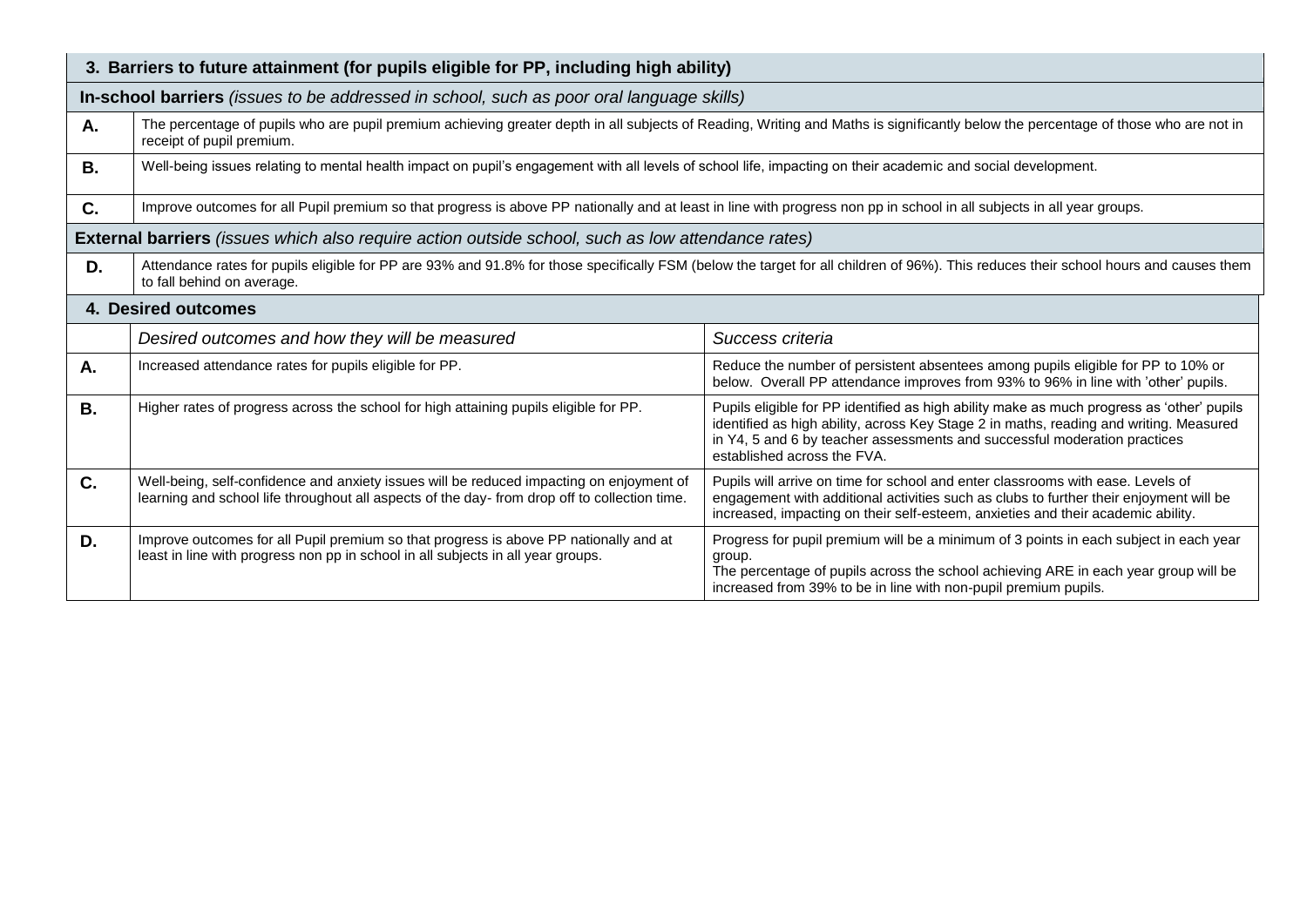## **5. Planned expenditure**

**Academic year 2018/ 19** 

The three headings below enable schools to demonstrate how they are using the pupil premium to improve classroom pedagogy, provide targeted support and support whole school strategies.

# **i. Quality of teaching for all**

| <b>Desired outcome</b>                                                                                                                                                                   | Chosen action / approach                                                                                                                                       | What is the evidence and<br>rationale for this choice?                                                                                                                                                                                                                                                                                                       | How will you ensure it is<br>implemented well?                                                                                                                                                                                                                                                                                              | <b>Staff lead</b>                                                         | When will you<br>review<br>implementation? |
|------------------------------------------------------------------------------------------------------------------------------------------------------------------------------------------|----------------------------------------------------------------------------------------------------------------------------------------------------------------|--------------------------------------------------------------------------------------------------------------------------------------------------------------------------------------------------------------------------------------------------------------------------------------------------------------------------------------------------------------|---------------------------------------------------------------------------------------------------------------------------------------------------------------------------------------------------------------------------------------------------------------------------------------------------------------------------------------------|---------------------------------------------------------------------------|--------------------------------------------|
| Improve % of pupils<br>achieving greater depth<br>in all subjects.                                                                                                                       | Staff training on challenge and<br>mastery for pp pupils, e.g. use of<br>tricky tasks and prove it in maths.<br>Staff training on higher level<br>questioning. | The overall percentage of pupils at<br>both KS1 and KS2 achieving<br>Greater depth was below NA and<br>no pupil premium children achieved<br>Greater Depth at either end of KS<br>assessments.<br>We want our pupil premium children<br>to achieve more highly to increase<br>their life chances.                                                            | Use of pupil conferencing in yr 2 to yr<br>6 to ensure pre teaching and tackling<br>misconceptions is implemented.<br>Carry out three times a week.<br>Use of boosting teacher to teach<br>maths in year groups rather than split<br>classes to ensure more focused and<br>challenged work is taught, increasing<br>quality first teaching. | HT.<br><b>DHT</b>                                                         | <b>April 2019</b>                          |
| Improve outcomes for all<br>Pupil premium so that<br>progress is above PP<br>nationally and at least in<br>line with progress non pp<br>in school in all subjects<br>in all year groups. | <b>Pupil Conferencing</b><br>Pre teaching<br>More focused learning in maths<br>Reading interventions to support<br>reading outcomes                            | Internal data shows that pupil<br>premium children are making less<br>progress than those who are not pp<br>in some subjects in year groups.<br>We want to ensure that there is<br>equality across the school, that all<br>pupils in all subjects make at least 3<br>points progress with an aim to<br>closing the gap for those who are<br>more vulnerable. | Pupil conferencing 3 times a week in<br>Griffin, Phoenix and Dragon class.<br>Streamed teaching into year groups<br>with further support where required to<br>meet the needs of individuals.<br>Reading interventions reading with<br>pupils.<br>Interventions based on Reading,<br>writing and maths                                       | HT<br><b>DHT</b><br><b>Booster</b><br>teacher<br>Reading<br>interventions | April 2019                                 |
| <b>Total budgeted cost</b><br>ii. Targeted support                                                                                                                                       |                                                                                                                                                                |                                                                                                                                                                                                                                                                                                                                                              |                                                                                                                                                                                                                                                                                                                                             |                                                                           |                                            |
| <b>Desired outcome</b>                                                                                                                                                                   | <b>Chosen action/approach</b>                                                                                                                                  | What is the evidence and<br>rationale for this choice?                                                                                                                                                                                                                                                                                                       | How will you ensure it is<br>implemented well?                                                                                                                                                                                                                                                                                              | <b>Staff lead</b>                                                         | When will you<br>review<br>implementation? |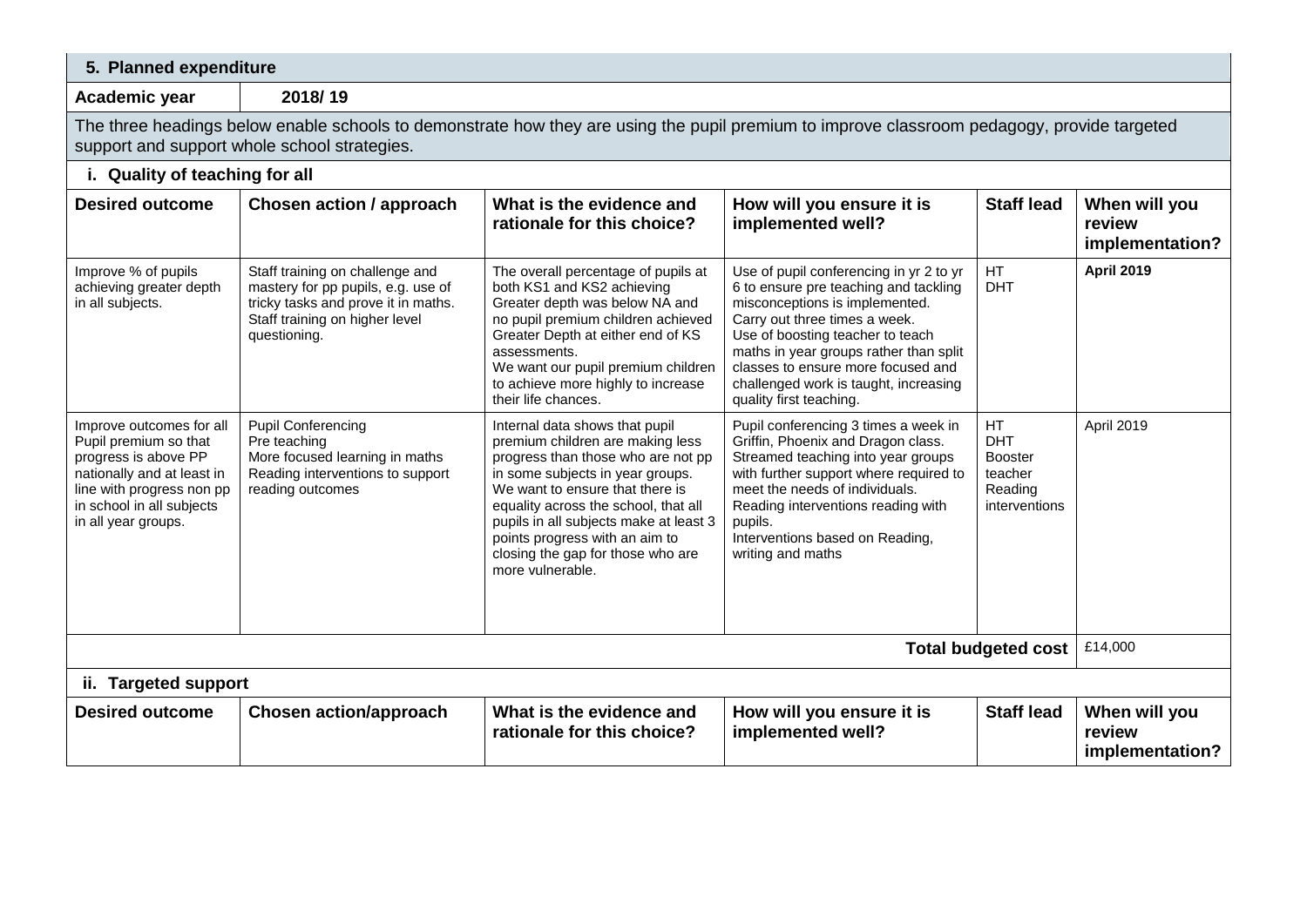| Well-being, self-<br>confidence and anxiety<br>issues will be reduced<br>impacting on enjoyment<br>of learning and school<br>life throughout all<br>aspects of the day- from<br>drop off to collection<br>time. | Pride in Play as an approach for<br>developing team building, self-<br>confidence, self-esteem etc.<br>Access to music and afterschool<br>clubs and enrichment.<br>Sandtray and Lego therapy<br>TA support through Mental Health<br>agenda and Anna Freud Project.<br>Use of behaviour support for<br>individuals and their families on a<br>bespoke basis.                                                                                                                                                                                                              | Pupils are increasingly finding<br>difficulties in their confidence and<br>self-esteem. Supporting wellbeing<br>will impact positively on learning<br>outcomes.                                                                                              | Weekly sessions with:<br>Sandtray therapy/ Lego therapy<br>Mental Health 1:1 sessions with<br>Mental Health TA<br>Interventions based on: Social<br>Stories, Socially speaking, ELSA<br>activities etc.<br>Behaviour support | HT/PSHE<br>lead<br><b>SM Mental</b><br>Health lead<br>Pride in Plav<br>$-DS$<br>PSA CC | April 2019                                 |
|-----------------------------------------------------------------------------------------------------------------------------------------------------------------------------------------------------------------|--------------------------------------------------------------------------------------------------------------------------------------------------------------------------------------------------------------------------------------------------------------------------------------------------------------------------------------------------------------------------------------------------------------------------------------------------------------------------------------------------------------------------------------------------------------------------|--------------------------------------------------------------------------------------------------------------------------------------------------------------------------------------------------------------------------------------------------------------|------------------------------------------------------------------------------------------------------------------------------------------------------------------------------------------------------------------------------|----------------------------------------------------------------------------------------|--------------------------------------------|
|                                                                                                                                                                                                                 |                                                                                                                                                                                                                                                                                                                                                                                                                                                                                                                                                                          |                                                                                                                                                                                                                                                              |                                                                                                                                                                                                                              | <b>Total budgeted cost</b>                                                             | 6,200                                      |
| iii. Other approaches                                                                                                                                                                                           |                                                                                                                                                                                                                                                                                                                                                                                                                                                                                                                                                                          |                                                                                                                                                                                                                                                              |                                                                                                                                                                                                                              |                                                                                        |                                            |
| <b>Desired outcome</b>                                                                                                                                                                                          | <b>Chosen action/approach</b>                                                                                                                                                                                                                                                                                                                                                                                                                                                                                                                                            | What is the evidence and<br>rationale for this choice?                                                                                                                                                                                                       | How will you ensure it is<br>implemented well?                                                                                                                                                                               | <b>Staff lead</b>                                                                      | When will you<br>review<br>implementation? |
| Attendance rates for<br>pupils eligible for PP are<br>93% (below the target for<br>all children of 96%). This<br>reduces their school<br>hours and causes them<br>to fall behind on<br>average.                 | Working alongside the EWO and<br>parents to identify reasons why<br>attendance and lateness is high. Put<br>strategies in place to support pupils<br>in coming into school. E.g. use of<br>TAs to be a first point of contact on<br>arrival, use of PSA to work with<br>families, interventions to support,<br>access to clubs to build enjoyment<br>of school activities and to raise self-<br>esteem.£1900 PSA<br>Use of Behaviour support to work<br>with individuals and families on<br>needs basis, £1500<br>Breakfast club payments to increase<br>attendance £540 | Attendance at the end of the<br>academic year was 96.96% across<br>the school, which was one of the 8<br>highest in the LA. Those who are<br>PPs attendance was low at 93%.<br>Issues around lateness is a<br>combined issue due to needs of<br>individuals. | Regular monitoring of attendance with<br>the EWO and internally.<br>All staff monitoring the attendance<br>and lateness as a first point of contact<br>with families.<br>Meeting with parents of pupils<br>causing concern.  | HT and DHT<br><b>EWO</b><br><b>PSA</b>                                                 | April 2019                                 |
|                                                                                                                                                                                                                 |                                                                                                                                                                                                                                                                                                                                                                                                                                                                                                                                                                          |                                                                                                                                                                                                                                                              |                                                                                                                                                                                                                              |                                                                                        |                                            |
| <b>Total budgeted cost</b>                                                                                                                                                                                      |                                                                                                                                                                                                                                                                                                                                                                                                                                                                                                                                                                          |                                                                                                                                                                                                                                                              |                                                                                                                                                                                                                              |                                                                                        | £3940                                      |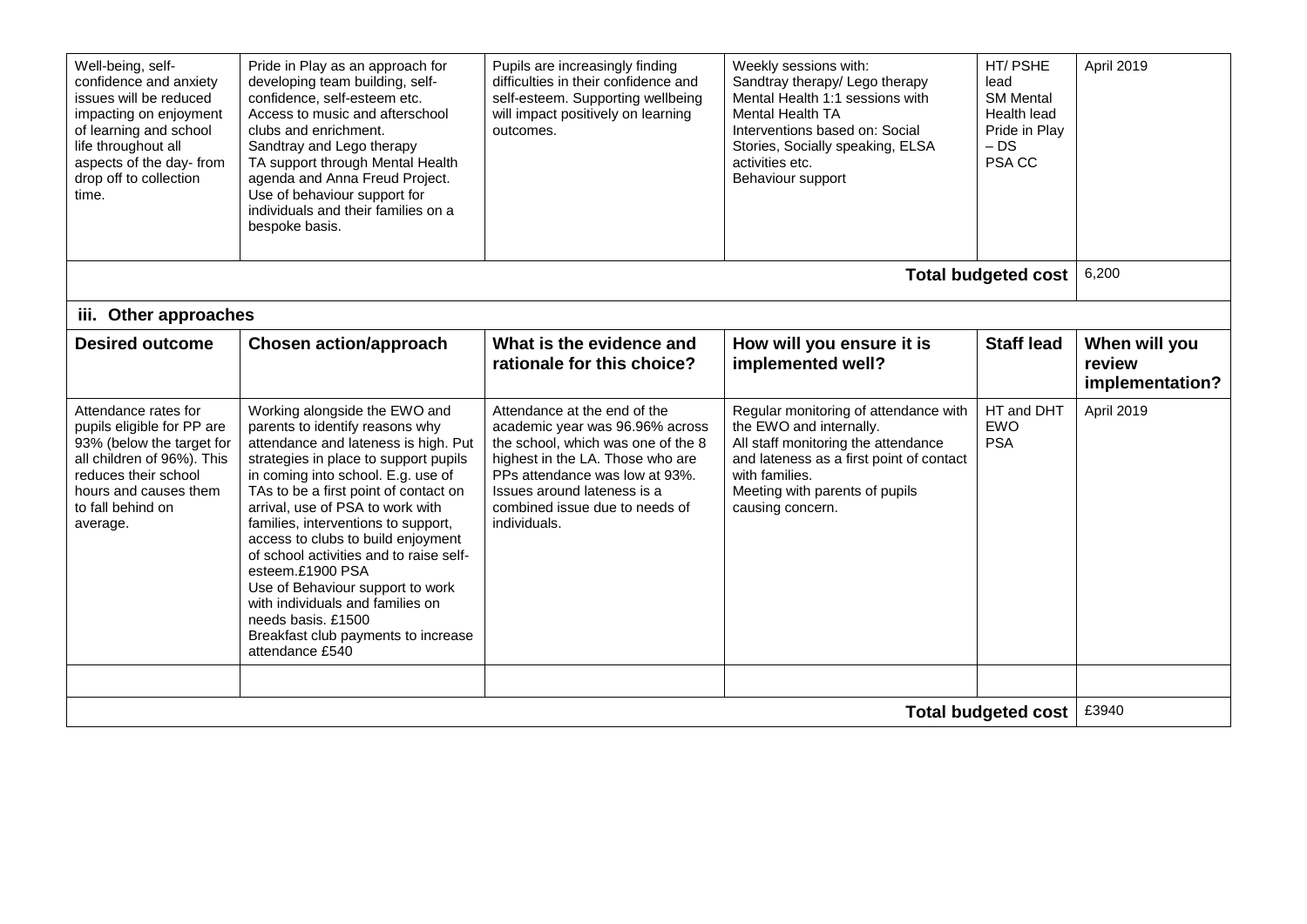| 6. Review of expenditure                                                                                                                                               |                                                                                                                                                                                                                                                                                                                                                                                                                                                                                                                                                                                                                                                                 |                                                                                                                                                                                                                                                   |                                                                                                                                                                                                                                                                                                                                                                                                                                                                                                             |                                                           |  |  |
|------------------------------------------------------------------------------------------------------------------------------------------------------------------------|-----------------------------------------------------------------------------------------------------------------------------------------------------------------------------------------------------------------------------------------------------------------------------------------------------------------------------------------------------------------------------------------------------------------------------------------------------------------------------------------------------------------------------------------------------------------------------------------------------------------------------------------------------------------|---------------------------------------------------------------------------------------------------------------------------------------------------------------------------------------------------------------------------------------------------|-------------------------------------------------------------------------------------------------------------------------------------------------------------------------------------------------------------------------------------------------------------------------------------------------------------------------------------------------------------------------------------------------------------------------------------------------------------------------------------------------------------|-----------------------------------------------------------|--|--|
| <b>Previous Academic Year</b>                                                                                                                                          |                                                                                                                                                                                                                                                                                                                                                                                                                                                                                                                                                                                                                                                                 | 2017/18                                                                                                                                                                                                                                           |                                                                                                                                                                                                                                                                                                                                                                                                                                                                                                             |                                                           |  |  |
| i. Quality of teaching for all                                                                                                                                         |                                                                                                                                                                                                                                                                                                                                                                                                                                                                                                                                                                                                                                                                 |                                                                                                                                                                                                                                                   |                                                                                                                                                                                                                                                                                                                                                                                                                                                                                                             |                                                           |  |  |
| <b>Desired</b><br>outcome                                                                                                                                              | <b>Chosen action/approach</b>                                                                                                                                                                                                                                                                                                                                                                                                                                                                                                                                                                                                                                   | <b>Estimated impact: Did you</b><br>meet the success criteria?<br>Include impact on pupils not<br>eligible for PP, if appropriate.                                                                                                                | <b>Lessons learned</b><br>(and whether you will continue with this<br>approach)                                                                                                                                                                                                                                                                                                                                                                                                                             | Cost                                                      |  |  |
| Improve attainment<br>and achievement in<br>end of KS outcomes.                                                                                                        | Booster Teacher: Working 2 mornings and 1<br>afternoon per week, our booster teacher works<br>with small groups or individual children who<br>have been identified as requiring additional<br>provision prioritising FSM & Service children) to<br>close any attainment gap.<br>Reading Assistants (71/2 hrs): Continued<br>provision of Reading Assistants provides<br>children across KS1 & KS2 the opportunity to<br>read daily with an adult. This 1 to 1 support not<br>only develops a child's reading skills but also<br>provides opportunities for children to talk and<br>discuss their reading; supporting and building<br>self-esteem and confidence | 100% of pupils (1 pupil) achieved<br>ARE in Year 6 in both Writing and<br>Maths.<br>54% were in line with expectations in<br>Reading<br>62% in line in writing<br>And 46% in line or above expectation<br>in Maths                                | Use of booster teacher has impacted on learning<br>but needs to be timetabled more effectively.<br>2018/19 booster teacher will stream maths 4<br>days/ 5 days of the week rather than 2, increasing<br>the impact on learning for those who are<br>vulnerable.<br>Increase the number of pre teaching/ pupil<br>conferencing sessions per class from 1 to 3 per<br>week through more effective timetabling. This will<br>give more regular opportunities to tackle<br>misconceptions or gaps in knowledge. | £8685 booster<br>teacher<br>£3079<br>Reading<br>Assistant |  |  |
| ii. Targeted support                                                                                                                                                   |                                                                                                                                                                                                                                                                                                                                                                                                                                                                                                                                                                                                                                                                 |                                                                                                                                                                                                                                                   |                                                                                                                                                                                                                                                                                                                                                                                                                                                                                                             |                                                           |  |  |
| <b>Desired</b><br>outcome                                                                                                                                              | <b>Chosen action/approach</b>                                                                                                                                                                                                                                                                                                                                                                                                                                                                                                                                                                                                                                   | <b>Estimated impact: Did you</b><br>meet the success criteria?<br>Include impact on pupils not<br>eligible for PP, if appropriate.                                                                                                                | <b>Lessons learned</b><br>(and whether you will continue with this<br>approach)                                                                                                                                                                                                                                                                                                                                                                                                                             | Cost                                                      |  |  |
| Support those<br>families that are more<br>vulnerable, leading to<br>impact on their<br>outcomes at the end<br>of the academic year<br>and progress made<br>over time. | Parent Support Advisor works with the families<br>of children in the school to increase their<br>participation and involvement in their child's<br>education and to help them support their child's<br>learning both at school and at home.<br>Behaviour Support Advisor who work with staff<br>and provide 1 to 1 bespoke sessions with<br>children. The support aims to prevent the<br>achievement gap opening.                                                                                                                                                                                                                                               | All pupils have made progress from<br>Summer 2016/17 to Summer 2017/18<br>9wuith the exception of 1 who also<br>has an EHCP. Progress is being<br>made but this is in very small steps<br>relating to the stages for the<br>curriculum she is at. | Continue with these provisions.<br>Review and reduce support if no impact is being<br>seen. Consider other alternatives to engage and<br>support use of mental health project.                                                                                                                                                                                                                                                                                                                              | £1500<br><b>Behaviour</b><br>Support<br>£1900 PSA         |  |  |
| iii. Other approaches                                                                                                                                                  |                                                                                                                                                                                                                                                                                                                                                                                                                                                                                                                                                                                                                                                                 |                                                                                                                                                                                                                                                   |                                                                                                                                                                                                                                                                                                                                                                                                                                                                                                             |                                                           |  |  |
| <b>Desired</b><br>outcome                                                                                                                                              | <b>Chosen action/approach</b>                                                                                                                                                                                                                                                                                                                                                                                                                                                                                                                                                                                                                                   | <b>Estimated impact: Did you</b><br>meet the success criteria?                                                                                                                                                                                    | <b>Lessons learned</b>                                                                                                                                                                                                                                                                                                                                                                                                                                                                                      | Cost                                                      |  |  |